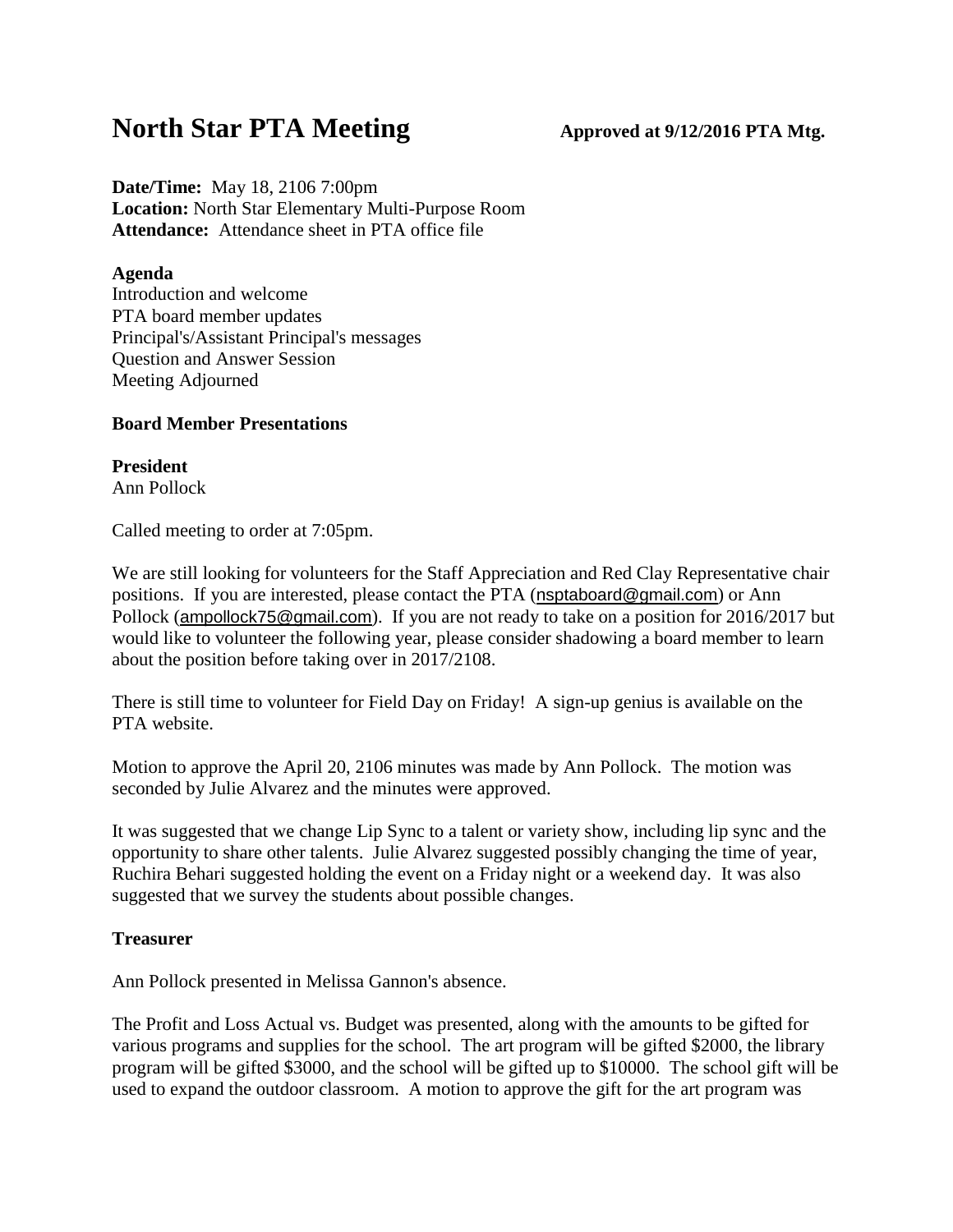made by Ann Pollock. The motion was seconded by Julie Alvarez and the motion was approved. A motion to approve the gift for the library was made by Ann Pollock. The motion was seconded by Kristin Freebery and the motion was approved. A motion to approve the school gift was made by Ann Pollock. The motion was seconded by Kristen Roebke and the motion was approved.

The summer budget was presented. A motion to approve was made by Ann Pollock. The motion was seconded by Kristen Dassel and the motion was approved.

The financial documents can be viewed on the PTA website.

# **Principal's/Assistant Principal's Messages**

Mrs. Thomas

Mrs. Thomas presented information about the progress of the outdoor classroom. The deck, rubber mulched area, and surrounding stones cost about \$5000. The raised beds and plants cost around \$1000. The area also includes a plexiglass easel, stumps that will be used for seating in the mulched area, and some sensory tables. There will also be an area next to the deck which will include a walking path, meadow, and giving tree memorial. Future plans include something to provide shade and a pond. As the classroom is used, teachers will ask students to share any ideas they have about expanding or improving the classroom. Engraved pavers were ordered for families and community members that have been involved in the creation of the classroom.

Mrs. Thomas wanted to discuss some issues that have arisen surrounding the LAUNCH program. She is concerned about the stress and strain on the office staff and teachers whose rooms are used for the program, vendors have a very limited time to set up, and bear care children lose access to the gym. Parents have cited concerns this year and in the past. She proposed eliminating the program, while keeping (and possibly expanding) Girls on the Run, Let Me Run, and Coding Club (which started this spring). These are all teacher-led programs and would hopefully eliminate the problems that surround the LAUNCH program. It is possible that Coding Club could be offered for 3 or 4 8-week sessions for  $3<sup>rd</sup> - 5<sup>th</sup>$  graders (perhaps expanding it later in the year to include 2<sup>nd</sup> graders), concentrating in different subject areas for each session. While a parent volunteer helps coordinate the vendors, LAUNCH is not a PTA program.

Many suggestions were made by parents about altering the program, including decreasing the number of options offered, offering it once per year instead of twice per year, and talking to other schools that offer similar programs, perhaps finding a solution to the problems facing North Star. Parents mentioned that it is a great way to expose children to a variety of programs on a small scale in a safe and comfortable environment. It was also mentioned that is a positive alternative for children staying for Bear Care, breaking the monotony and providing a fun and educational program once per week while the sessions are running.

#### **Installation of Board Members for 2016-2017**

As PTA President, Ann Pollock performed the installation ceremony for next year's board members. The nomination slate for 2016-2017 is: